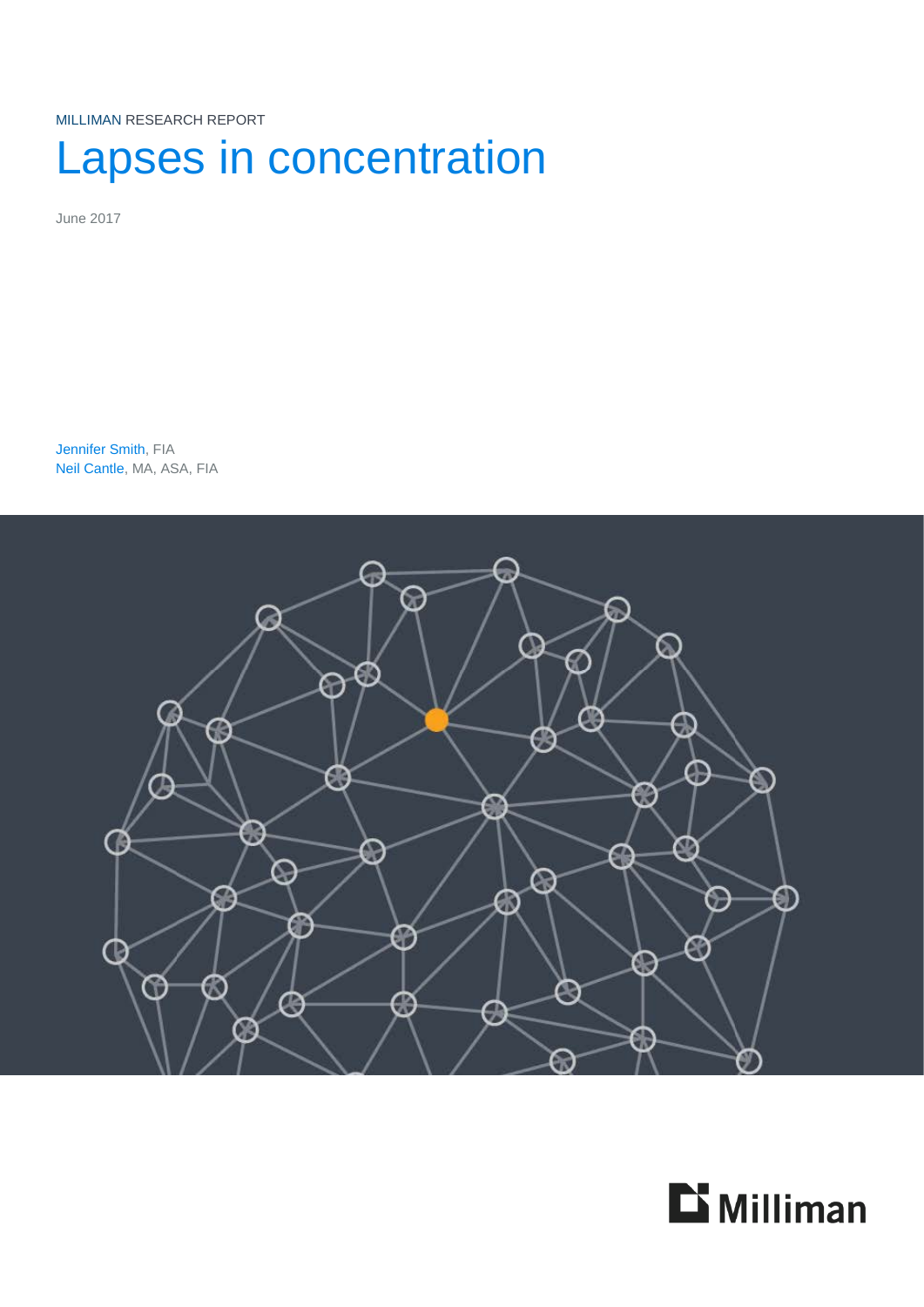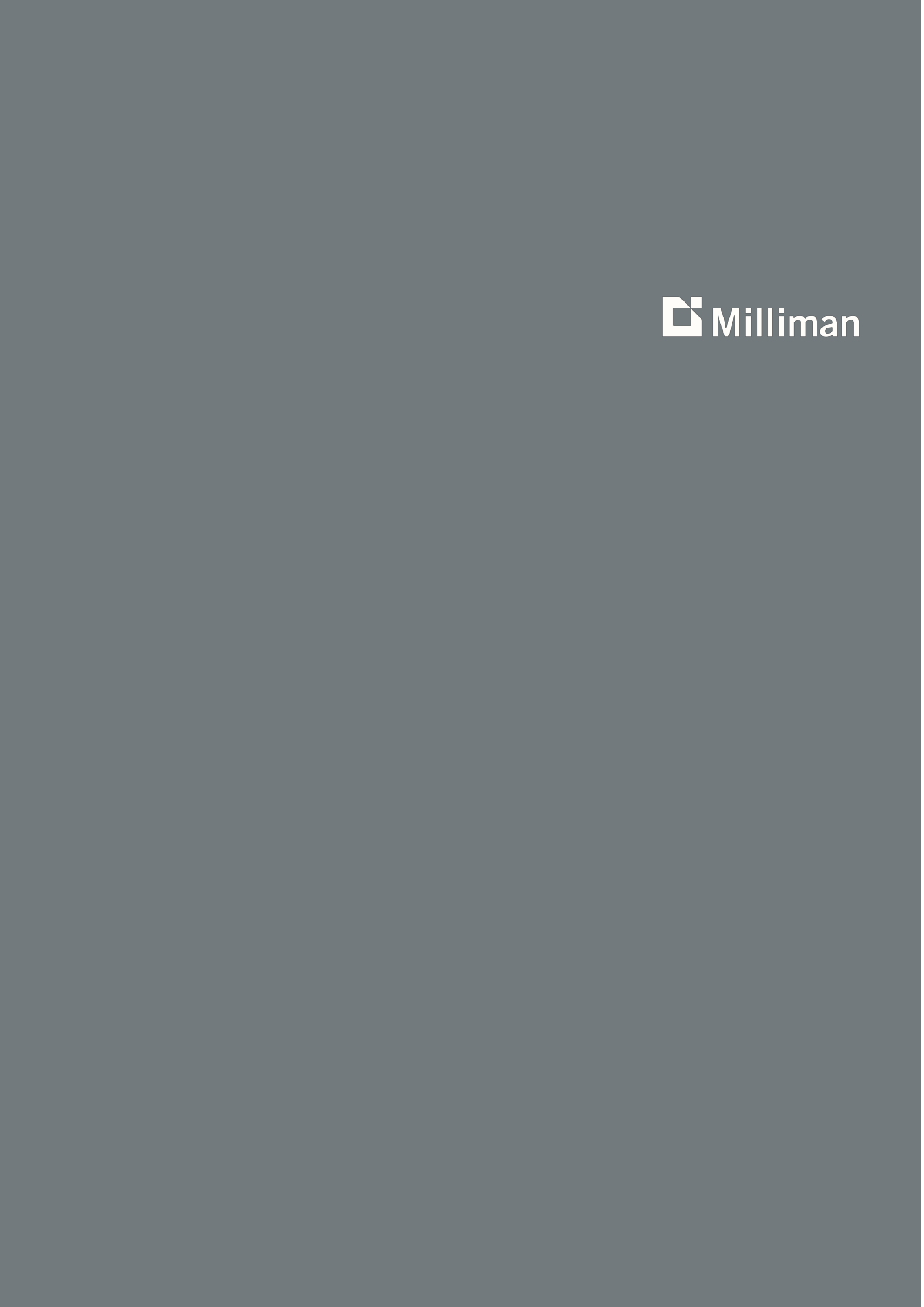# **Table of Contents**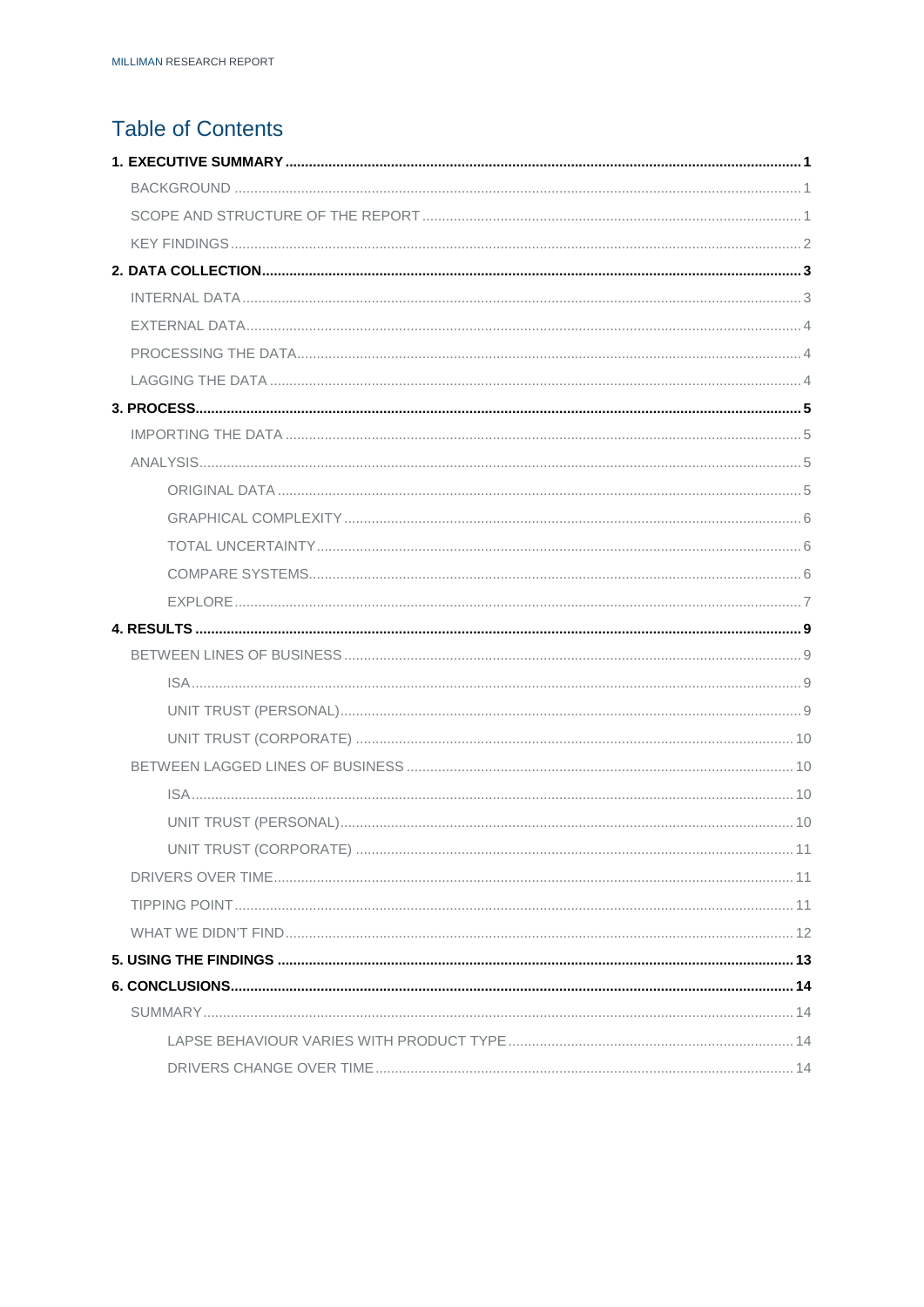# <span id="page-3-0"></span>1. EXECUTIVE SUMMARY

1.1. The purpose of this report is to set out the methodology and results of Milliman's research investigation into the use of advanced systems mining techniques to determine how lapse experience for long-term insurance business might change according to the prevailing dynamics within the business and due to uncontrollable external factors.

1.2. The research was carried out in conjunction with a client of the London office. The client provided the relevant data and helped to explain potential underlying meaning for the results obtained.

# <span id="page-3-1"></span>**BACKGROUND**

1.3. Milliman has previously worked on client projects where the aim was to model base lapse and mass lapse rates and to investigate to see if the drivers varied between the two scenarios. Model structures were developed using a cognitive analysis of expert opinions about the dynamics of lapses. The work reveals that a range of factors interact to influence lapse behaviour. And yet this is typically not taken into account directly when setting assumptions.

1.4. Actuaries are often called upon to make long-term assumptions for lapses, and these are often set with reference to historical data about similar products and sales channels.

1.5. It is typically assumed that policyholder behaviour is influenced strongly by duration in force—the argument usually being that this relates to upfront penalty periods—or some other simple factor which the policyholder rationally takes into account when deciding to lapse. But is this actually true?

1.6. To investigate this, we decided to analyse some time series data of lapse rates provided by a client, alongside some internal performance metrics and external market data, to see if there were patterns which could help to identify trends in lapse rates.

1.7. The client kindly offered to assist us with our investigation and provide data and supporting contextual commentary.

[1](#page-3-3).8. The data was analysed using DACORD<sup>1</sup>, a tool developed by DRTS which enables users to analyse multiple time series of data and uses information metrics (Shannon entropy and graphical complexity) to look for nonlinear relationships between the variables.

# **KEY RESEARCH OBJECTIVES**

1.9. We set out to investigate two key areas, based upon the challenges commonly faced by our clients:

- To assess whether drivers of lapse rates vary over time, and to what extent changes in the underlying drivers can be identified or predicted.
- To make use of a variety of indicators and data to reflect that individuals sometimes behave irrationally or are motivated by seemingly unrelated factors. The aim is to identify drivers of lapses beyond the typical ones (e.g. duration in force).

# <span id="page-3-2"></span>**SCOPE AND STRUCTURE OF THE REPORT**

1.10. In Section 2, we introduce the data that we collected to perform the research, explain where we sourced it from and the practical problems that we encountered with this process.

1.11. Then, in Section 3, we explain the process used to perform the research and describe the techniques used to analyse the data to look for drivers of lapse and the trends in these over time.

1.12. In Section 4, we explore the results provided by the analysis for the three different product types, before exploring, in Section 5, how these could be used or further developed in the future.

<span id="page-3-3"></span><sup>1</sup> https://www.dacord.co.uk/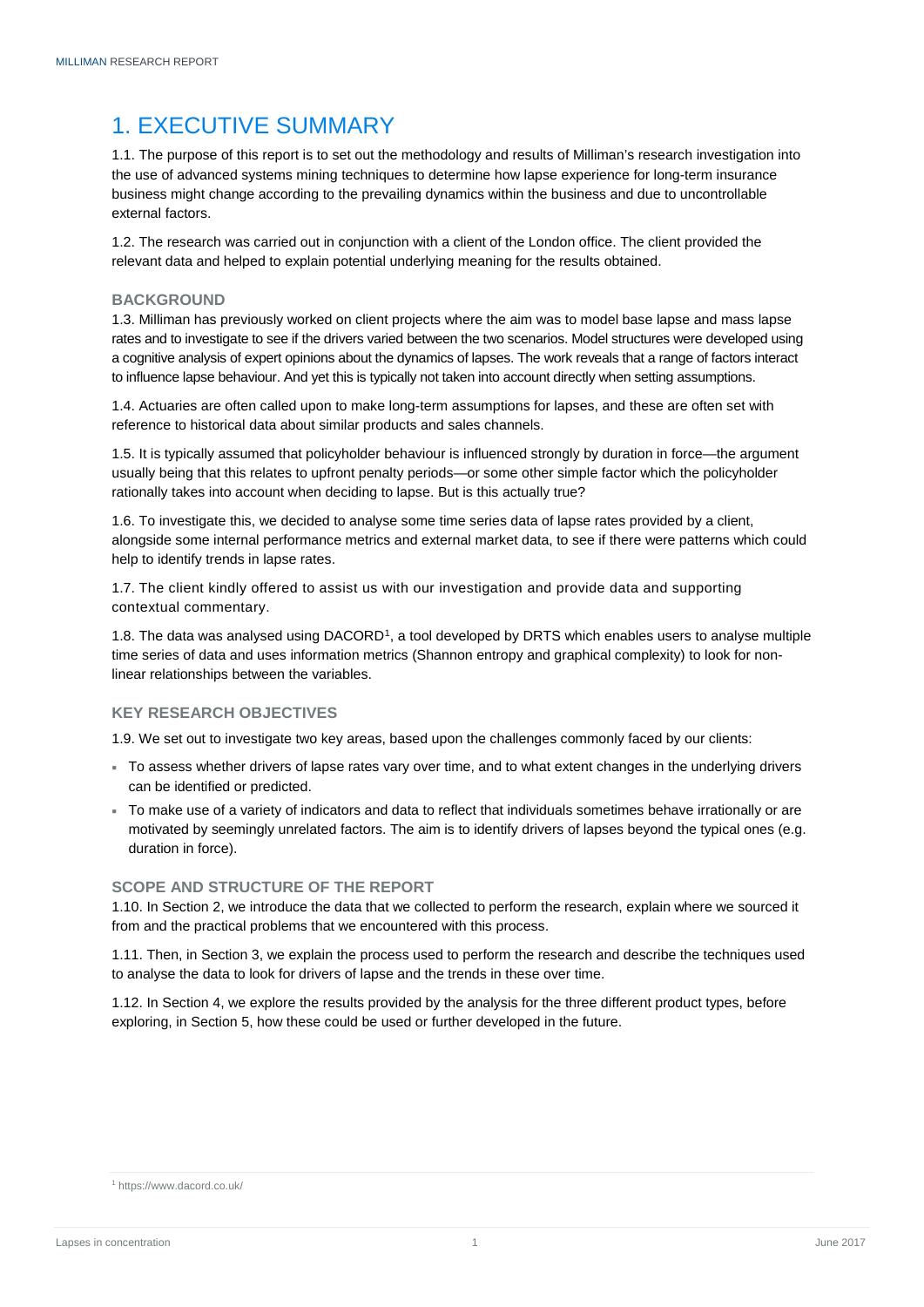#### <span id="page-4-0"></span>**KEY FINDINGS**

1.13. In Section 6, we conclude with two key findings that form the core results of the research.

1.14. First, the drivers of lapse rates vary by line of business and depend on how the policyholder uses the policy and whether the policyholder is an individual or corporate client.

1.15. Second, the drivers of lapse rates do change over time and can build to a tipping point where circumstances can change very suddenly. The rate of lapse for a particular product may, therefore, appear to remain constant over a lengthy period of time when the underlying drivers are evolving. At some point, the new drivers may lead to a tipping point or other unexpected outcome.

1.16. In setting long-term assumptions for lapse, the research suggests that there is merit in thinking more deeply about whether past drivers can reasonably be expected to persist. This is particularly helpful when thinking about drivers for new products, where there is no past data that you can use to support an assumption and where drivers may differ from existing products. It is also highly relevant for mass lapses, where the key drivers tend to be something new which is not present in past data or where a driver's influence has significantly changed. Collecting information about the drivers of lapse behaviour also offers an opportunity to identify emerging trends which might be useful inputs to servicing and retention strategies.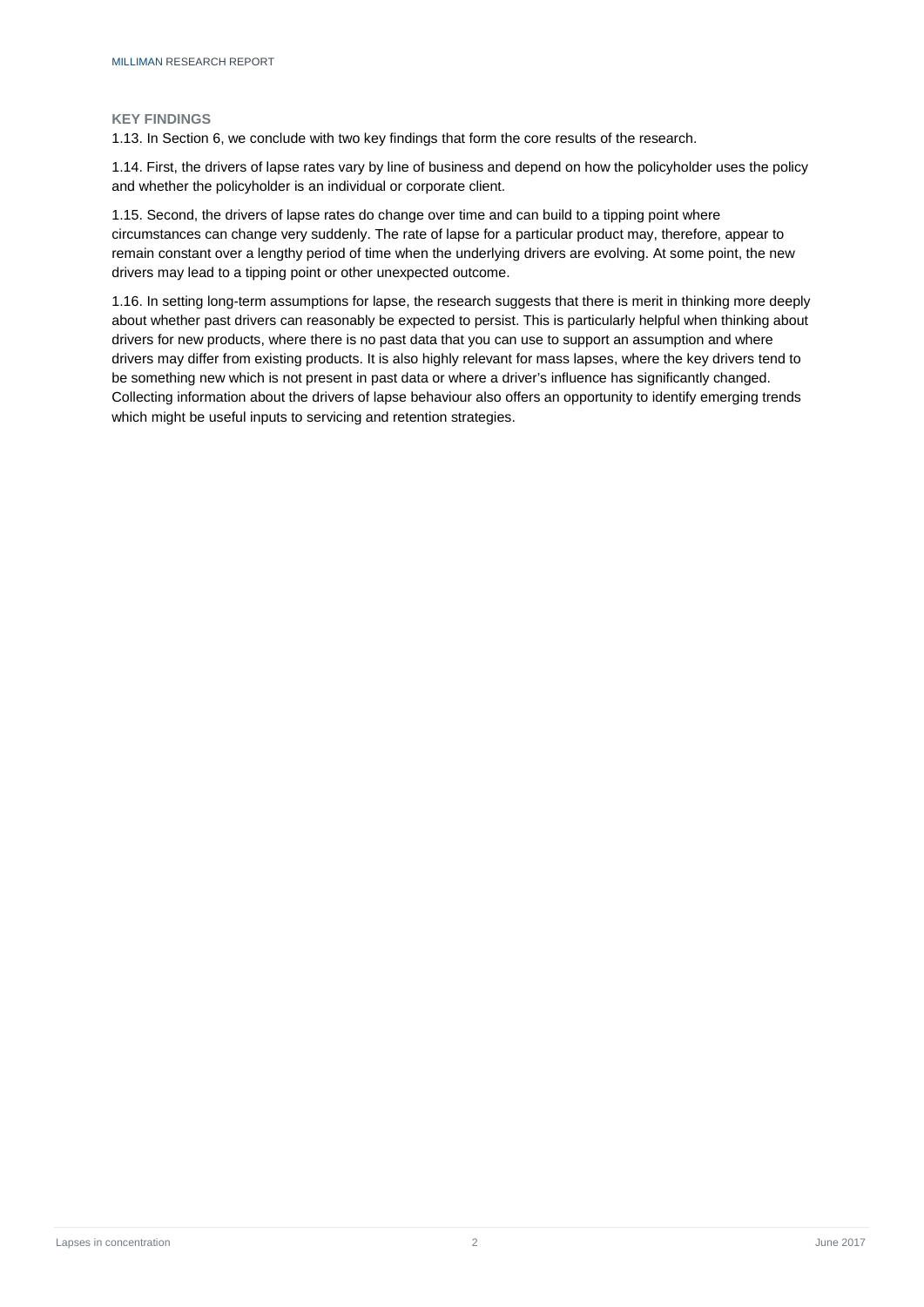# <span id="page-5-0"></span>2. DATA COLLECTION

2.1. The first stage of the project was to collect the data to be analysed.

2.2. There were two primary forms of data that we were interested in collecting: internal data provided by the client detailing the lapse rates and other corresponding internal performance indicators, and external data we could research ourselves from publically available data sources and use to add context to the internal data.

# <span id="page-5-1"></span>**INTERNAL DATA**

2.3. The client is a wealth manager and so operates in a slightly different way than most traditional life insurance companies. It offers its products through financial advisers who advise their clients on a wide range of financial solutions from the client, although they can advise on products from other providers if required. Such products include bonds, pensions, unit trusts and ISAs.[2](#page-5-3)

2.4. The client's target customer is someone of 'mass affluent' wealth, who would typically have £50,000 or more of assets available to invest. Retention rates are generally high, which reflects the strong bonds that clients have with their adviser.

2.5. We asked the client to provide us with as much time series data as possible concerning its internal metrics that may be linked to lapse rates. Even if a metric did not seem to obviously link to lapse rates—for example, policy age at entry—we wanted to analyse the data anyway to see if the data field might be a proxy for some underlying behaviours which might drive the lapse rates.

2.6. The initial set of data that we received was a set of 'movement' files citing individual policy movements, including deaths, lapses and partial lapses. To convert the data into the form we could use for our analysis, namely monthly lapse rates, proved challenging, but this was soon resolved by clarifying exactly which fields referred to the data we needed.

2.7. Following on from the lapse data, the client started to ask various internal departments about other available data sources that we could use. To minimise the impact on the client, we were interested particularly in data that the company already collected via its computer systems or reporting that we could use for an alternative purpose.

2.8. One area in particular where we obtained interesting and informative data was from the services team. It provided time series data covering:

- Complaints
- Call data such as waiting and hold times
- Written enquiries
- Compensation paid

2.9. We were also able to obtain some more detailed information about the policyholders whose lapses we were analysing, such as age at entry and duration in force, to add to the analysis.

<span id="page-5-2"></span>2.10. The data provided by the client covered three main product types: ISAs, personal unit trusts and corporate unit trusts. To try and give the most granular analysis possible, we decided to analyse the three product lines separately, in anticipation that different product lines might exhibit different behaviours and drivers for lapsing.

<span id="page-5-3"></span><sup>2</sup> Individual Savings Accounts (ISAs) are a type of UK investment vehicle which UK residents can invest in without incurring taxation on investment income or capital gains. There is an annual limit (currently £20,000) on the amount that can be invested and a restriction on the types of asset that can be invest in.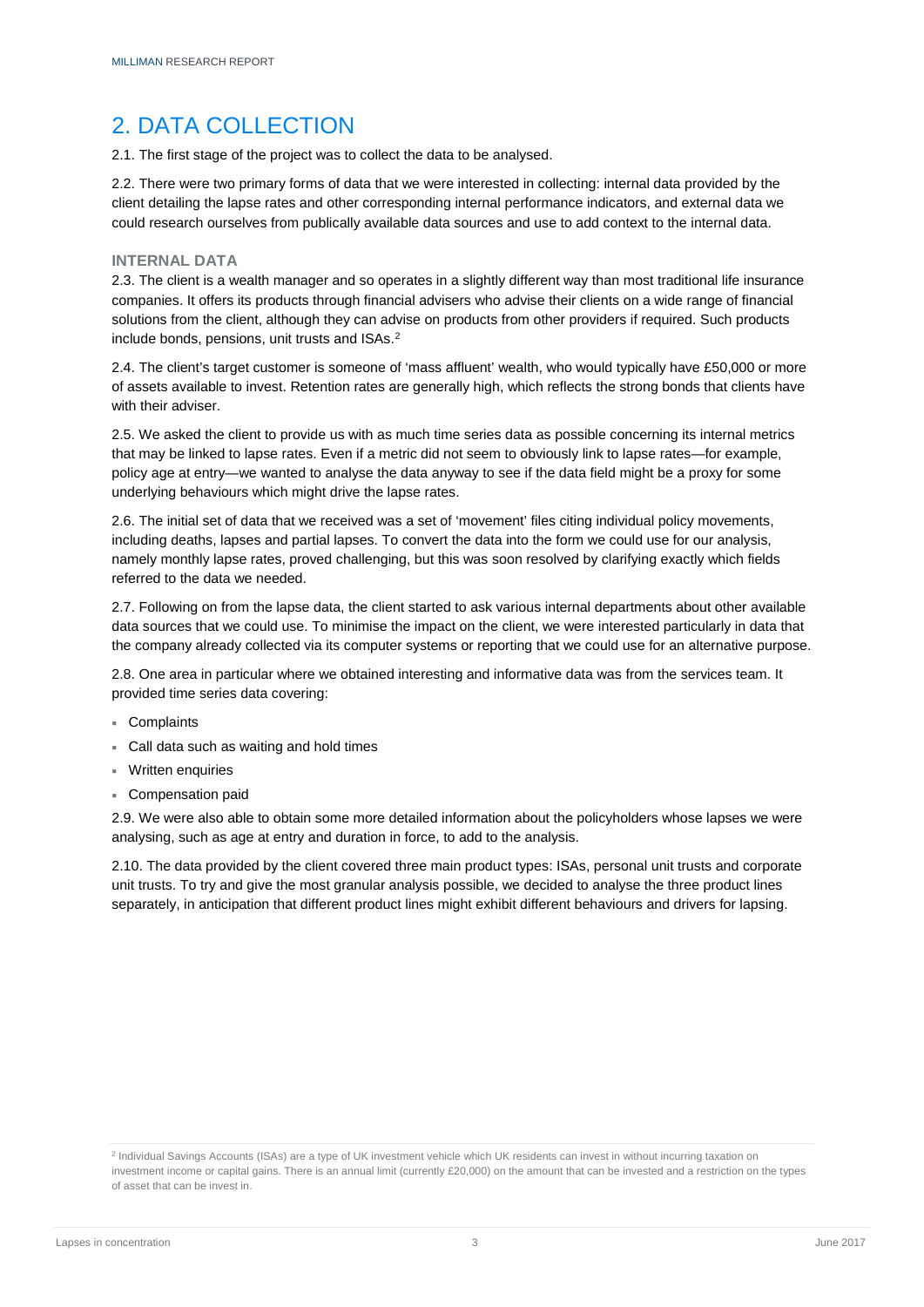### **EXTERNAL DATA**

2.11. External time series data for various indicators was collected from publically available data sources to explore how lapse rates behaved under different financial and industrial conditions.

2.12. The anticipation was that indicators should not be limited to those with a direct, or widely accepted, link to lapses. Instead, many types of data were collected with the aim of identifying underlying factors driving lapses. For example, data on levels of international travel would not generally be considered as being related to lapse rates, but the underlying driver of spending capacity and a person's desire to spend on non-essential items may suggest a link between the two variables.

2.13. Various market and demographic data metrics were obtained from the Office for National Statistics (ONS) website,<sup>3</sup> which provides a comprehensive range of freely available time series data for economic, industry, employment and population metrics. The choice of this data source reflects the quality of the data and the availability of frequent (i.e., monthly) statistics covering a long time period in the majority of cases. Statistics sourced from the ONS include:

- Unemployment and redundancy rates
- Social indices including spending on travel, leisure and entertaining
- **Inflation**
- House price indices

2.14. Other sources of external data used included:

- **FTSE 100 index values**
- IMF UK market indicators, including metrics such as gross domestic product (GDP), government revenue and expenditure and investment as a percentage of GDP
- World Bank UK market indicators

# <span id="page-6-0"></span>**PROCESSING THE DATA**

2.15. A key decision during the set-up phase was the choice of data frequency. Technically, an annual system is different to a monthly or quarterly one, and the interpretation of results needs to be done in that context. Due to the relatively few years of data for some variables, we chose to look at the 'monthly' system and therefore only used variables which had observations at this level of granularity.

2.16. The analysis did work well with the monthly data, as this allowed us to spot the trends on a much more granular level and gave us a better understanding of the changes between the data points. In particular, it enabled us to explore trends which could be potential precursors to lapse behaviour which may have been harder to spot when aggregated to an annual observation.

# <span id="page-6-1"></span>**LAGGING THE DATA**

2.17. The final data process that we carried out was to try and time-lag the data. Once we had established the data items that we were to analyse, we started to consider how these data items might influence policyholders and hence make them lapse. For certain data items, it soon became clear that such items might have a delayed effect on a person's decision to lapse.

2.18. For example, if a policyholder received poor customer service on a call to ask a query about their policy, it is likely that they would take a small amount of time to consider their options before lapsing. This might mean that some months may pass before the policyholder lapses a policy, despite the driver of that lapse occurring months before.

2.19. Because of this thinking, we decided to carry out additional investigations with the research to see what happened when we lagged the data. We first lagged some variables by one month, to capture those drivers where decisions are likely to be delayed but relatively immediate, and second by three months, to capture the situations where the policyholder would need to consider the decision more carefully and where it may take time to put alternative arrangements in place.

<span id="page-6-2"></span><sup>3</sup> Office for National Statistics, https://www.ons.gov.uk/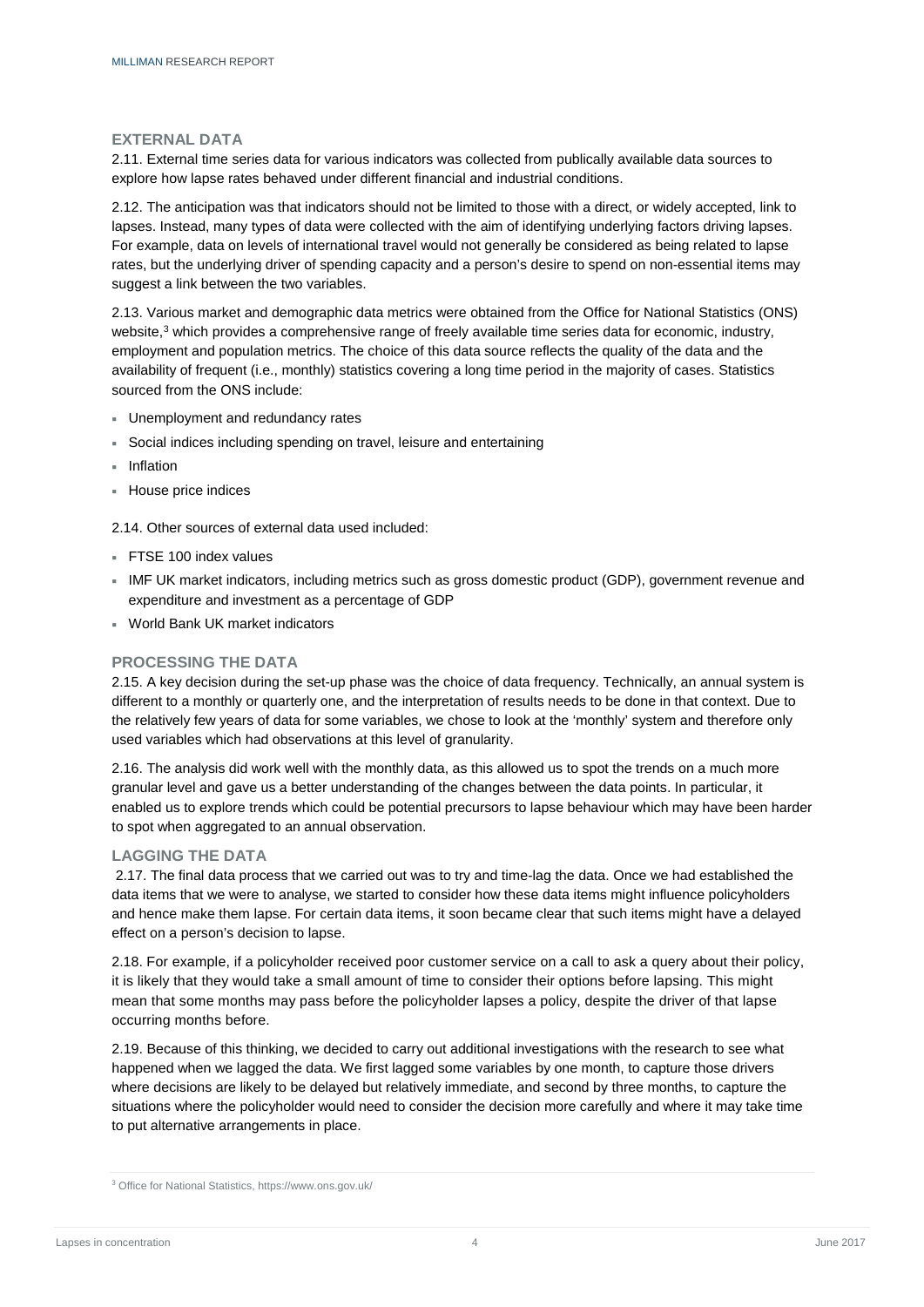# <span id="page-7-0"></span>3. PROCESS

### <span id="page-7-1"></span>**IMPORTING THE DATA**

3.1. Once the data had been collected and processed into an appropriate format, the next step was to import the data into DACORD and start to form the analysis.

3.2. At this stage, we had nine sets of data covering three different products and including no lag, a lag of one month and a lag of three months, and intended to carry out separate analysis on each set of data. As a future enhancement, we could consider lagging variables differently to reflect the time each one takes to influence the outcome.

3.3. The process of uploading data to DACORD is very simple and involves uploading a CSV file. DACORD will verify to the user if the file is suitable for use, and once this process is complete, the analysis can begin.

### <span id="page-7-2"></span>**ANALYSIS**

3.4. DACORD provides a range of different views on the imported data, which allows the user to look in different ways for patterns or trends which may be present.

3.5. The process uses a user-specified number of time steps as a learning period to non-parametrically estimate the probabilities required for the information, mutual information and graphical complexity calculations. These are used to reveal non-linear interactions between the data and provide metrics relating to the underlying system structure as it evolves over time. For this process, a larger window is better, as it enables the algorithms to be more certain about the parameter estimates and reduces the volatility of the results. The window for our analysis was set at 12 data points (i.e., one year), and the end of the learning period can be seen on some of the graphs below as a red vertical line.

### <span id="page-7-3"></span>ORIGINAL DATA

3.6. The first piece of analysis we carried out was to simply observe the original data in a time series format and look for any obvious visual outliers. We normalised the data set to make it easier to visually compare all the data fields on one graph.

3.7. The graph below shows the set of normalised data points for the personal unit trust business, without any time-lags in place.



3.8. This view helps to identify anomalies in the data, which in turn provides follow-up questions to the client as to why these anomalies occurred and whether there may be errors in the data. The graph below in red circles highlights potential areas of further investigation.

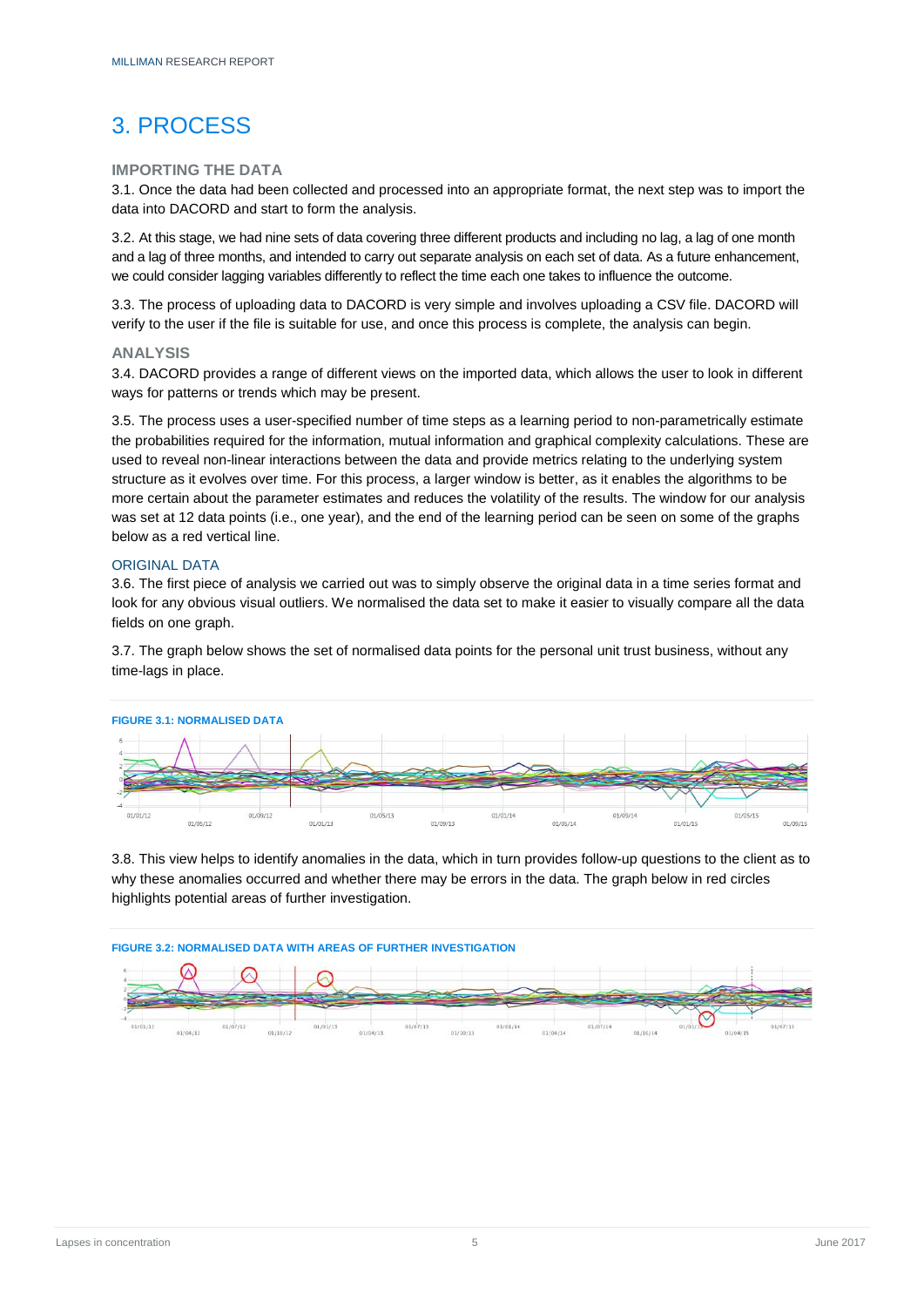#### <span id="page-8-0"></span>GRAPHICAL COMPLEXITY

3.9. Another method of analysing the data is to look at the graphical complexity of the system, which can be seen in the graph below.





3.10. Graphical complexity is essentially a measure of how difficult it is to construct a particular system. The more elements there are and the more complicated their relationships, the harder it would be to create and hence can be described as being more 'complex.' A more complex network can be prone to 'tipping points' and other nonlinear behaviours; these are interesting to explore, as they can precede something unexpected, like a mass lapse event, for example.

### <span id="page-8-1"></span>TOTAL UNCERTAINTY

3.11. Another view of the data is through the lens of uncertainty. This measure is scaled as a percentage of the maximum possible uncertainty (i.e., where all outcomes in the window are equally likely to occur). When a system's behaviour is entirely predictable, the uncertainty is 0%. When the system is as unpredictable as possible, the uncertainty is 100%. As can be seen in Figure 3.4, the lapse 'system' tends to exhibit moderately high levels of uncertainty a lot of the time. This is not unexpected for a financial system, so we will be more interested in variations and transitions.

**FIGURE 3.4: TOTAL UNCERTAINTY**



3.12. When a system exhibits sudden changes in uncertainty, this can be indicative of the system being under stress and about to exhibit some behaviour which 'releases' that and returns the system to a more predictable state. We are therefore interested to know if such signals occur prior to a lapse event.

# <span id="page-8-2"></span>COMPARE SYSTEMS

3.13. It is also useful to combine the above measures by studying a plot of total uncertainty against graphical complexity. The path plotted on the graph over time is a way of uncovering the way in which the system is behaving, particularly in relation to periods of stress. A path which takes the system towards the top right indicates that the system becomes more fragile, by virtue of being more complex, and more stressed by virtue of showing greater uncertainty. When the system suddenly moves down and left away from that region, we might infer that some kind of release has taken place: A tipping point has been reached.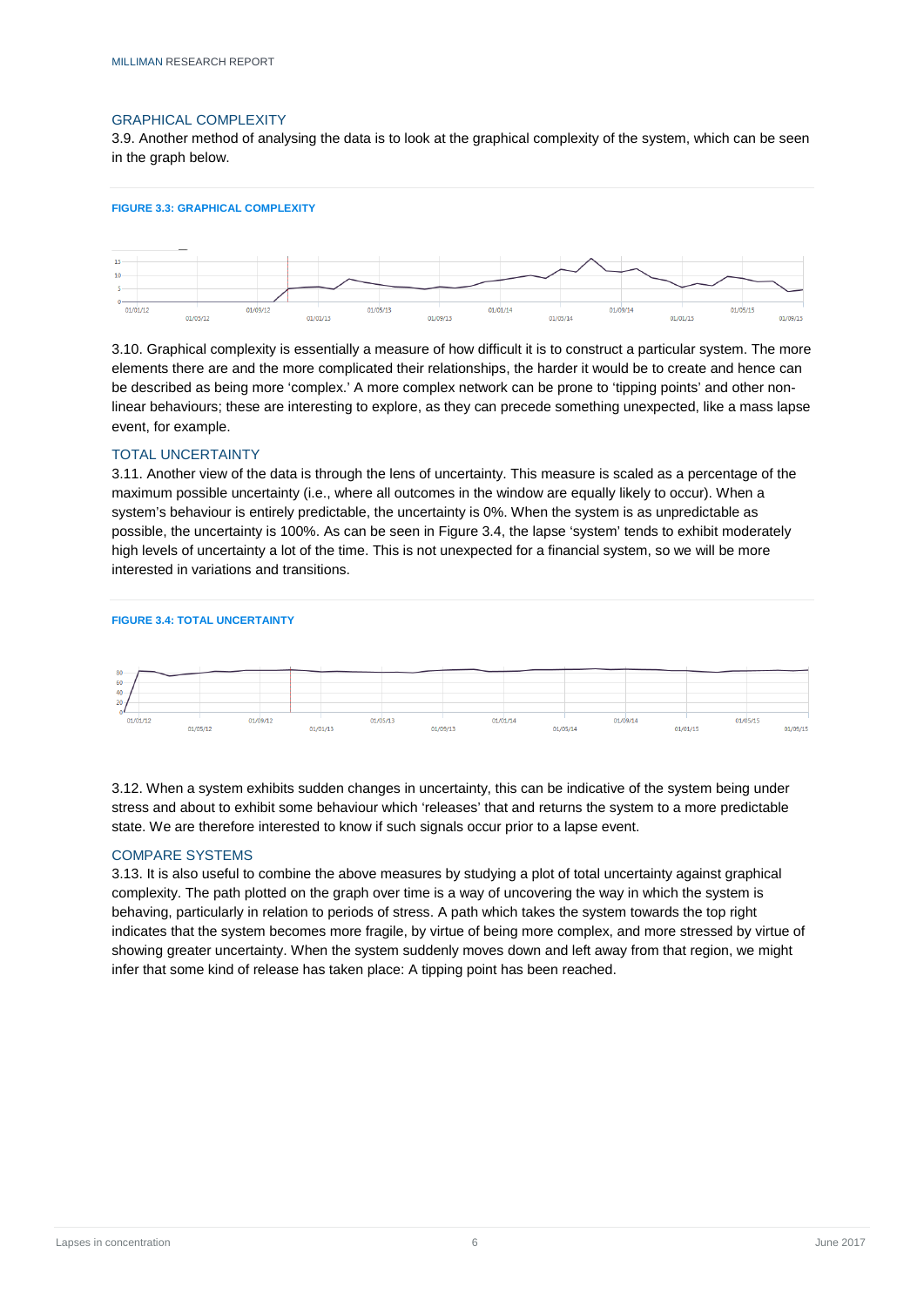3.14. In the following example graph, the potential tipping point can be identified in red. Each point on the graph represents a point in time, and it is possible to watch how the complexity and uncertainty develops on the graph over time. The point highlighted in red represents August 2014, and so this provided a point of further investigation in the analysis allowing us to see if the system substantially changed after this point.





3.15. In practical terms, a system changing after a tipping point could mean that the drivers of lapses changed, which would be very helpful information in the investigation of drivers of lapse rates.

### <span id="page-9-0"></span>EXPLORE

3.16. Another interesting view of that data is to lay out the variables as 'parallel co-ordinates' and join the values they each take at a point in time with a line. This provides a simple way to visualise multi-variate data—axes can be moved around next to other variables to more easily see they joint behaviours, and some variables can be constrained to see which values of other variables are consistent with this.

3.17. Another benefit of this view is that it is easy to spot outliers, as they are much more visually obvious. The sixth axis on the example below (UT Non-Corp – Number) seems to have one value which is very different to all of its other values, for example.

3.18. In the graph below, the red line shows all the data points that were observed in November 2011. It is then possible to consider the movement of this to see how a particular data field changes over time.

| $+ -$ Visit Abroad<br>$9.00k -$<br>8.00k<br>7.00k<br>$6.00k -$ |       | $+ -$ Unemployment Rate<br>8.00<br>7.50<br>$7.00 -$<br>6.50 |      | $+ -$ Redundancy Rate<br>$6.00 -$<br>$5.00 -$ |                                | $+ -$ Food RPI<br>$198 -$<br>$196 -$<br>194<br>192<br>seo- |       | + - FTSE 100 Closing Price<br>$7.00k_{B}$<br>6.50k<br>6,00k |      | 80.0k<br>60.0k<br>40.0k                             | + - UT Non Corp - Number  + - UT Non Corp - Number  + - UT Non Corp - Average<br>$0.00 -$<br>$-100M -$<br>$-200M$<br>$-300M$ |       | $58.5 -$<br>$58.0 -$<br>$57.5 -$<br>$57.0 -$      |       | $+ - 0$<br>60.0<br>55.0<br>50.0 |
|----------------------------------------------------------------|-------|-------------------------------------------------------------|------|-----------------------------------------------|--------------------------------|------------------------------------------------------------|-------|-------------------------------------------------------------|------|-----------------------------------------------------|------------------------------------------------------------------------------------------------------------------------------|-------|---------------------------------------------------|-------|---------------------------------|
| 5.00k<br>4.00k<br>3.00K<br>Date                                |       | $6.00 -$<br>$5.50 -$<br>Jewellery Perfume and  Restaurants  |      | $4.00 -$<br>$3.00 -$                          | Creative Arts Accomodati · · · | 188<br>186<br>m.<br><b>Travel Agency Sports Activities</b> |       | 5.50k<br><b>House Prices</b>                                |      | 20.0k<br>0.00<br>Visit Abroad Unemploym  Redundancy | $-400M$<br>$-500M -$<br>$-600M -$                                                                                            |       | $56.5 -$<br>Food RPI FTSE 100 Clove UT Non Corres |       | 45.0<br>40.0<br>UT Non Cor ···  |
| 01/12/11                                                       | 142.5 | 100.6                                                       | 91.7 | 8.1                                           | 98                             | 3                                                          | 95    | 173                                                         | 3113 | 8.3                                                 | 7                                                                                                                            | 188.8 | 5572.299805                                       | 2646  | $-112995152.1$                  |
| 01/01/12                                                       | 141.4 | 100.3                                                       | 91.9 | 5.6                                           | 99.4                           | 1.7                                                        | 95.7  | 175.5                                                       | 3260 | 83                                                  | $\overline{7}$                                                                                                               | 186   | 5681,600098                                       | 3227  | $-215385633.4$                  |
| 01/02/12                                                       | 142.3 | 100.5                                                       | 92.1 | 1.9                                           | 97.6                           | 5.1                                                        | 94.7  | 172.8                                                       | 3364 | 8.2                                                 | 6.9                                                                                                                          | 190.2 | 5871.5                                            | 3848  | -177082130.7                    |
| 01/03/12                                                       | 124.7 | 100.4                                                       | 92.3 | 2.8                                           | 100.4                          | 2.9                                                        | 94.4  | 172.6                                                       | 3635 | 8.2                                                 | 6.2                                                                                                                          | 188.7 | 5768.5                                            | 5907  | $-147923610.9$                  |
| 01/04/12                                                       | 123.6 | 100.2                                                       | 93   | 2.2                                           | 100                            | $-4.8$                                                     | 95.2  | 175.1                                                       | 4845 | 8.1                                                 | 5.9                                                                                                                          | 185.2 | 5737.799805                                       | 82172 | $-128032703.6$                  |
| 01/05/12                                                       | 122.7 | 99.8                                                        | 93.2 | 4.8                                           | 99.7                           | $-4.4$                                                     | 94.5  | 175.1                                                       | 4658 | 8                                                   | 6                                                                                                                            | 188.4 | 5320.899902                                       | 5027  | -43867924.46                    |
| 01/06/12                                                       | 122.8 | 100.6                                                       | 93.5 | 5.3                                           | 99.6                           | $-1.5$                                                     | 94.4  | 177.1                                                       | 6018 | 8.1                                                 | 5.7                                                                                                                          | 187.3 | 5571.200195                                       | 3742  | -71548383.69                    |
| 01/07/12                                                       | 122.6 | 100                                                         | 93.7 | 9.4                                           | 100.8                          | -5                                                         | 116.7 | 179.1                                                       | 5662 | 7.9                                                 | 5.2                                                                                                                          | 186.6 | 5635.299805                                       | 3471  | -89229456.37                    |
| 01/08/12                                                       | 122.7 | 100.2                                                       | 93.8 | 9.7                                           | 103.1                          | $-0.6$                                                     | 140.8 | 179.3                                                       | 7158 | 7.9                                                 | 5.1                                                                                                                          | 189.8 | 5711.5                                            | 3672  | $-67835026.97$                  |
| 01/09/12                                                       | 123.7 | 100.5                                                       | 93.9 | 8.7                                           | 101.6                          | 1.2                                                        | 107.4 | 178.2                                                       | 6399 | 7.9                                                 | 5.8                                                                                                                          | 190.1 | 5742.100098                                       | 3199  | $-11455101.73$                  |
| 01/10/12                                                       | 124.1 | 100.6                                                       | 93.9 | 2.5                                           | 100.6                          | 4.5                                                        | 89.3  | 176.7                                                       | 5095 | 7.8                                                 | 6.3                                                                                                                          | 189.5 | 5782.700195                                       | 6822  | -13586494.26                    |
| 01/11/12                                                       | 123.6 | 100.5                                                       | 94.3 | $-2.4$                                        | 100                            | 13                                                         | 89.7  | 177.6                                                       | 3368 | 7.8                                                 | 5.8                                                                                                                          | 192.7 | 5866,799805                                       | 3865  | $-6448570.285$                  |

#### **FIGURE 3.6: DACORD'S EXPLORE VIEW**

3.19. This analysis can be played across a period, where each time period (in our case, a month) is represented by a red line on the graph. In playing the analysis through, it is easier to spot sudden jumps in the data points, which might highlight an area for further investigation.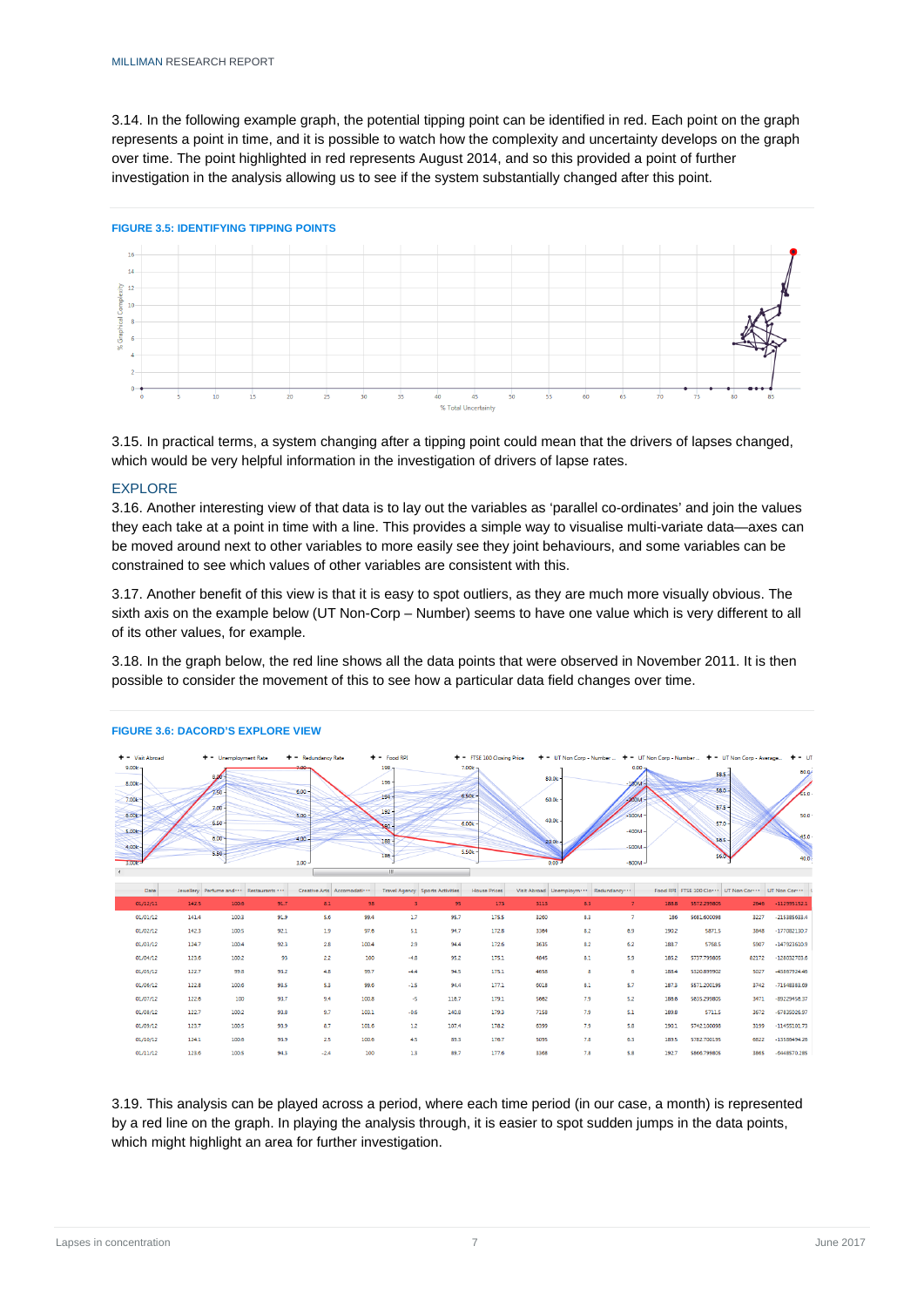3.20. This feature also allows relationships between different variables to be identified through patterns in the analysis. For example, it might be possible to conclude that as one variable increases, the other decreases shown by parallel lines going from the high of one graph to the low of the other.

3.21. It is possible to filter this analysis by the range of data points. Suppose, for example, that we were only interested in analysing the system when the FTSE 100 was above 6500. We can then crop the analysis such that it only looks at time periods where the FTSE 100 was greater than 6500, as shown in the graph below.



3.22. This feature also allows the user to drag and drop the data fields around the analysis for ease of comparison between data fields.

#### **FIGURE 3.7: NARROWING THE RANGE IN EXPLORE**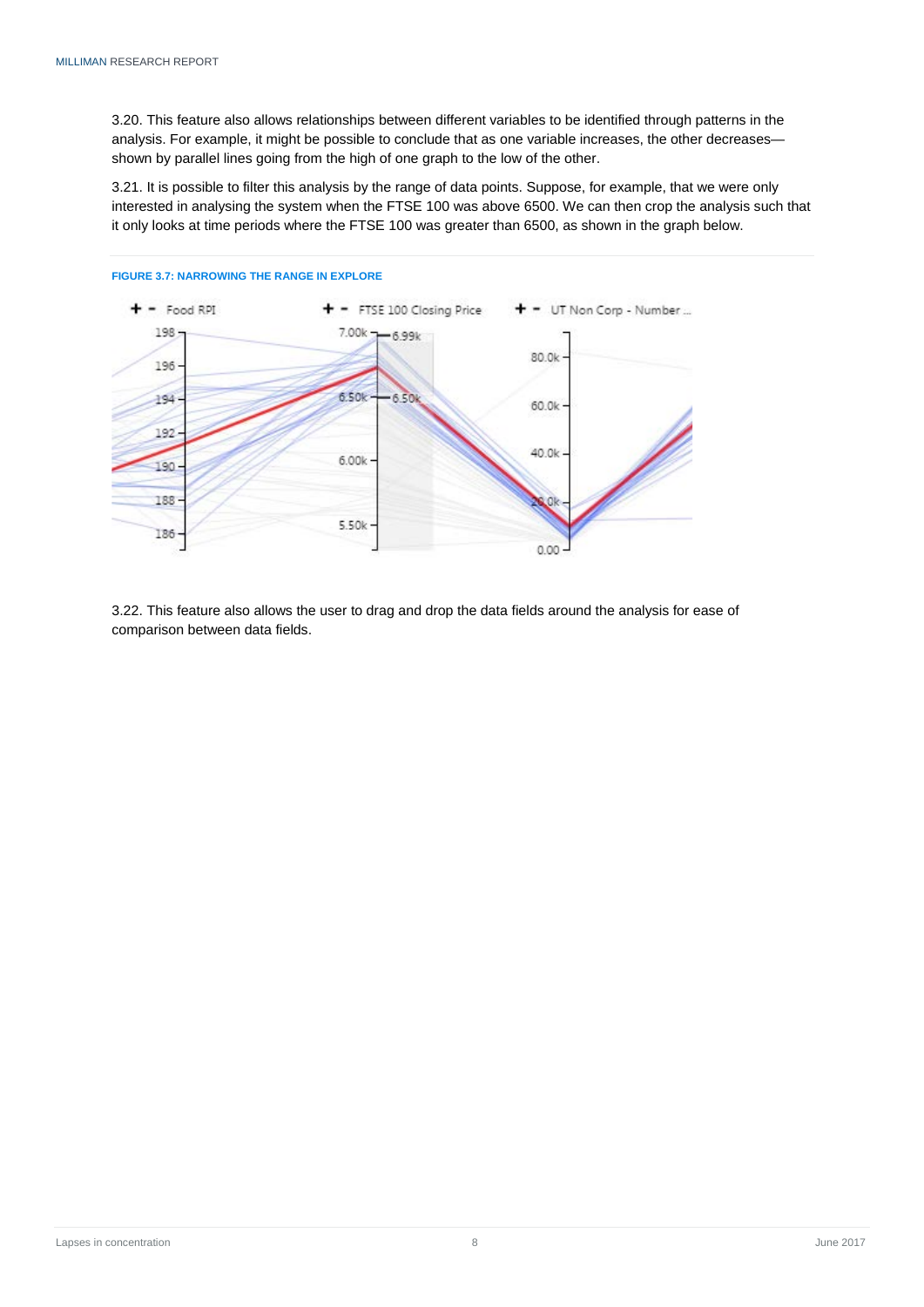# <span id="page-11-0"></span>4. RESULTS

4.1. The following section outlines the results that were drawn from the lapse rate research.

# <span id="page-11-1"></span>**BETWEEN LINES OF BUSINESS**

4.2. An interesting finding of the research was that the drivers of lapse varied by line of business. The sections below explain the drivers per line of business in more detail.

# <span id="page-11-2"></span>ISA

4.3. The ISA business had very few links to any of the drivers in our analysis, and the links were not consistent over time. This is shown in the following graph, which plots the link strength for the number of lapses on ISA products for the period studied.



4.4. The y-axis shows the number of links that the lapse rates have to the system. As you can see from the graph, the number of links to the system never exceeds 5 and most of the time is in the 1-2 range. As we analysed the Proportion of Units Lapsed which was equal to the Number of Lapses divided by the Total Number of Units, we would typically expect to see links to those variables anyway, which makes the lapses observed in this analysis even less significant.

4.5. This suggests that people withdraw money from their ISAs for a wide range of reasons and that periodically some of those included the drivers in our analysis. This makes logical sense, as people often withdraw money from their ISAs for very personal reasons—for example, to purchase a car, to start up a business or to pay for house renovations. We might therefore suppose that a wider set of external data relating to the customer's world would be useful for predicting lapses for this type of product.

# <span id="page-11-3"></span>UNIT TRUST (PERSONAL)

4.6. The primary drivers of the unit trust business for personal sales were drivers to do with the service levels of the company, such as complaints and service times. This is reasonable given that the client's customers are generally very loyal to their adviser. Generally, it would only be something related to service that would cause a customer to lapse a policy, with some sort of breakdown in communication being at the core of the problem.

4.7. The behaviour of personal clients appears slightly more emotionally driven than that of corporate clients. Individuals want to be treated with respect and understanding, and an adverse experience can significantly influence their perception of the suitability of the product and the company for them.

4.8. The only exception to the service factors that were observed to be drivers of the business was unemployment. However, this does fit with the concept that the personal customers are affected by what directly affects them, as opposed to the drivers that affect the market or the product itself.

4.9. The image below shows the strength of the links for the lapse system of the personal unit trust business as at June 2014. As described, the key drivers are service levels—for example, breaches received and number of telephone calls—as well as personal drivers such as unemployment.

4.10. Links are shown as lines between concepts, where strong links are red, medium links are orange and weaker links are blue. Each variable is represented by a dot in the graph, and a graph such as the one below is produced for each of the time periods that are analysed. These can be played sequentially, a bit like watching a movie, so it is possible to spot trends emerging or unusual behaviour in a particular time period.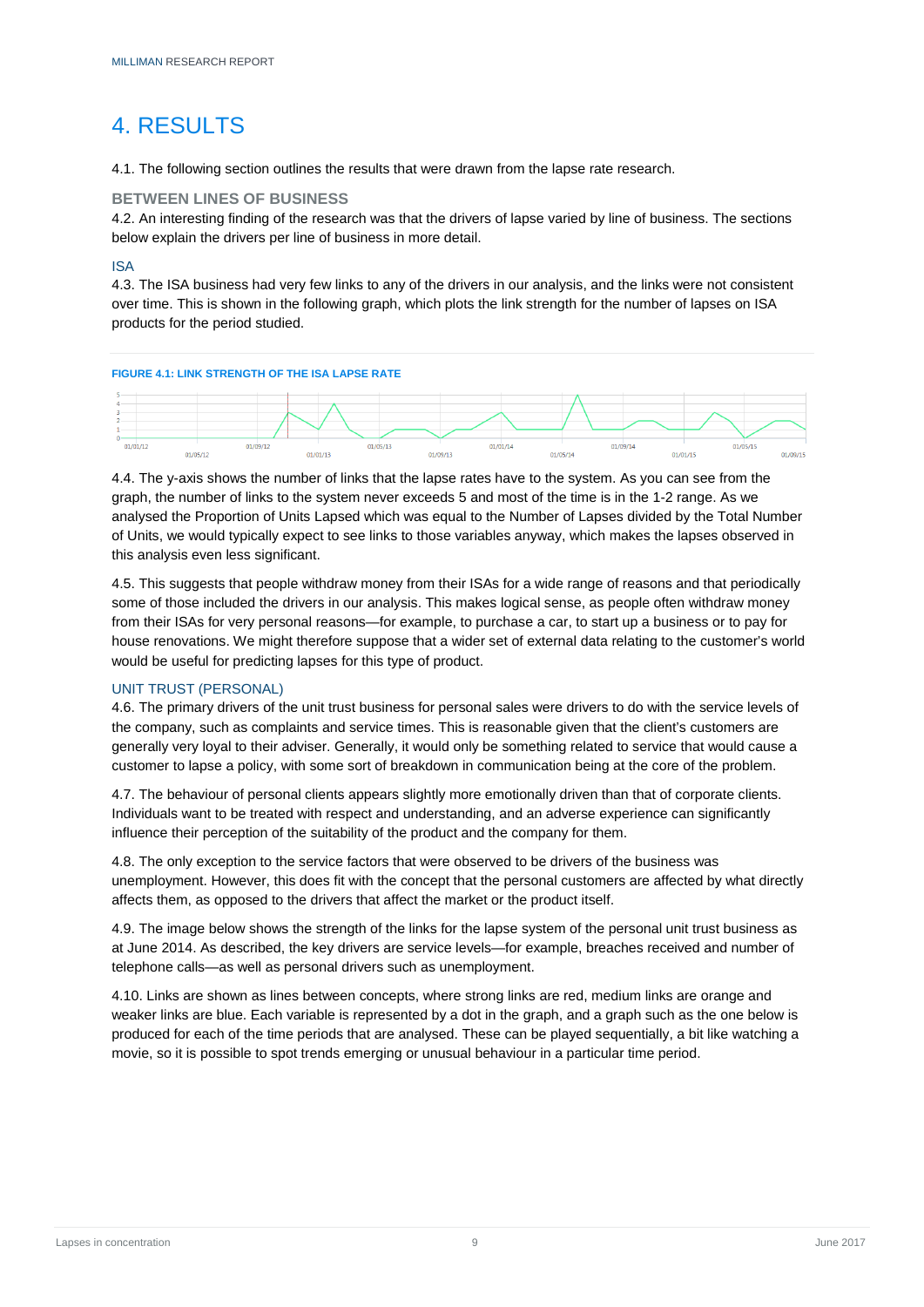

#### **FIGURE 4.2: LINKS TO LAPSE RATES IN THE PERSONAL UNIT TRUST BUSINESS**

#### <span id="page-12-0"></span>UNIT TRUST (CORPORATE)

4.11. The primary drivers of the corporate business were more financially driven than the personal business, and included drivers such as the FTSE100 index, redundancy rates and house price indices. This suggests that corporate client decisions are more economically driven than those for personal clients.

4.12. Given that the servicing aspect is something more experienced by the individual, it seems reasonable that a corporate lapse decision will tend to be more financially motivated.

4.13. There were generally more links to the lapse rates in the corporate business than for the other two lines of business, up to and including September 2014. However, after this period there were very few links at all, suggesting that the system had changed and the drivers in our analysis were no longer driving lapse rates.

4.14. The section below titled Tipping points investigates this in more detail.

#### <span id="page-12-1"></span>**BETWEEN LAGGED LINES OF BUSINESS**

4.15. As mentioned, we decided to lag the data to see if this resulted in any additional drivers being visible in the analysis. The lags that were applied were for both one and three months, in order to capture a range of potential policyholder behaviours. A lag of one month was intended to reflect a policyholder's knee-jerk reaction to an event, where something happens and he or she very quickly decides to lapse the policy in response to that event. In contrast, the three-month lag was intended to reflect a more considered response, where an event occurs to make the policyholder unsatisfied, but he or she carefully considers their options before making a final decision to lapse the policy.

#### <span id="page-12-2"></span>ISA

4.16. When analysing the lagged data for the ISA business, we found that, once again, the drivers were inconclusive. Again, this reinforces the conclusion that policyholders behave much more personally with their ISA investments and tend to withdraw the money when something requires them to, rather than in response to a trend.

### <span id="page-12-3"></span>UNIT TRUST (PERSONAL)

<span id="page-12-4"></span>4.17. For the personal unit trust business, lagging the data reinforced the idea that the service drivers were the key reasons for people lapsing. In addition to the drivers without the lags, concepts such as number of written enquiries, number of complaints and compensation paid were also seen to be drivers.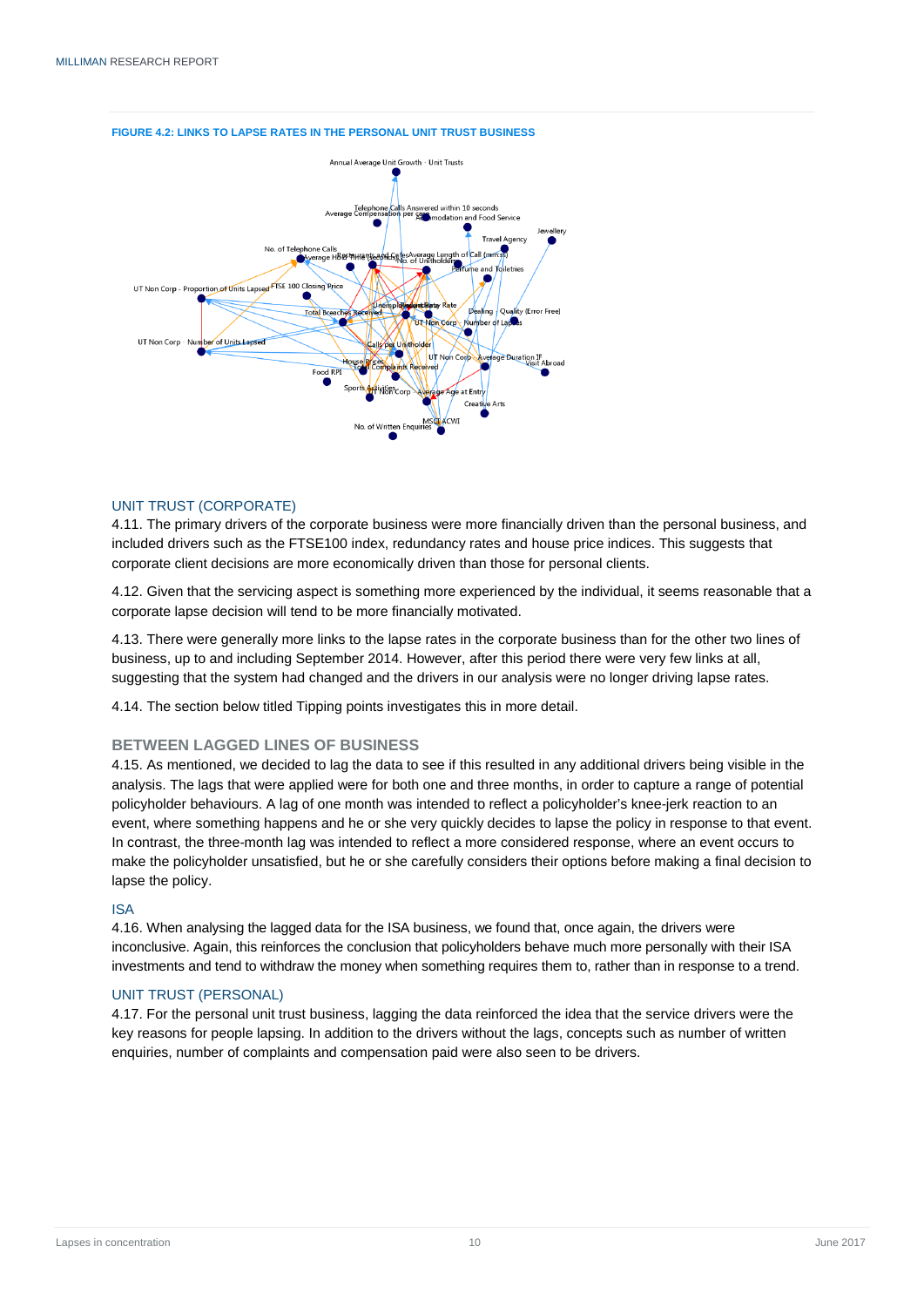#### UNIT TRUST (CORPORATE)

4.18. When the data was lagged on the corporate business, there were not many drivers that showed up on the analysis. This seems to suggest that the corporate business reacts more quickly to changes in circumstance than personal business, which is in line with how the businesses would be expected to react.

4.19. The only exception to this was the addition of some weak links to service-related drivers, which suggested a slightly delayed reaction from the corporate business in response to customer service levels: It presumably takes a little time for staff to complain to an employer about service levels and for the employer to ultimately take action.

#### <span id="page-13-0"></span>**DRIVERS OVER TIME**

4.20. There were certain instances where it was observed that the drivers of lapse rates changed over time.

4.21. One example of this is the corporate unit trust business. The diagram below shows how the drivers changed over a period of two years:



4.22. It would have been interesting to observe how these drivers changed over a longer period to see if the drivers returned to any previous state. It is anticipated that as companies continue to be more conscious of monitoring their data and build up a data bank containing many years' worth of data, this will become more accessible.

#### <span id="page-13-1"></span>**TIPPING POINT**

4.23. A tipping point event was observed in the analysis and was found in September 2014 for the corporate unit trust business.

4.24. The following diagram highlights the tipping point in red, where the graphical complexity and total uncertainty peak before collapsing to much lower levels (as explained further in sections 3.13-3.15).



#### **FIGURE 4.3: TIPPING POINT IN SEPTEMBER 2014**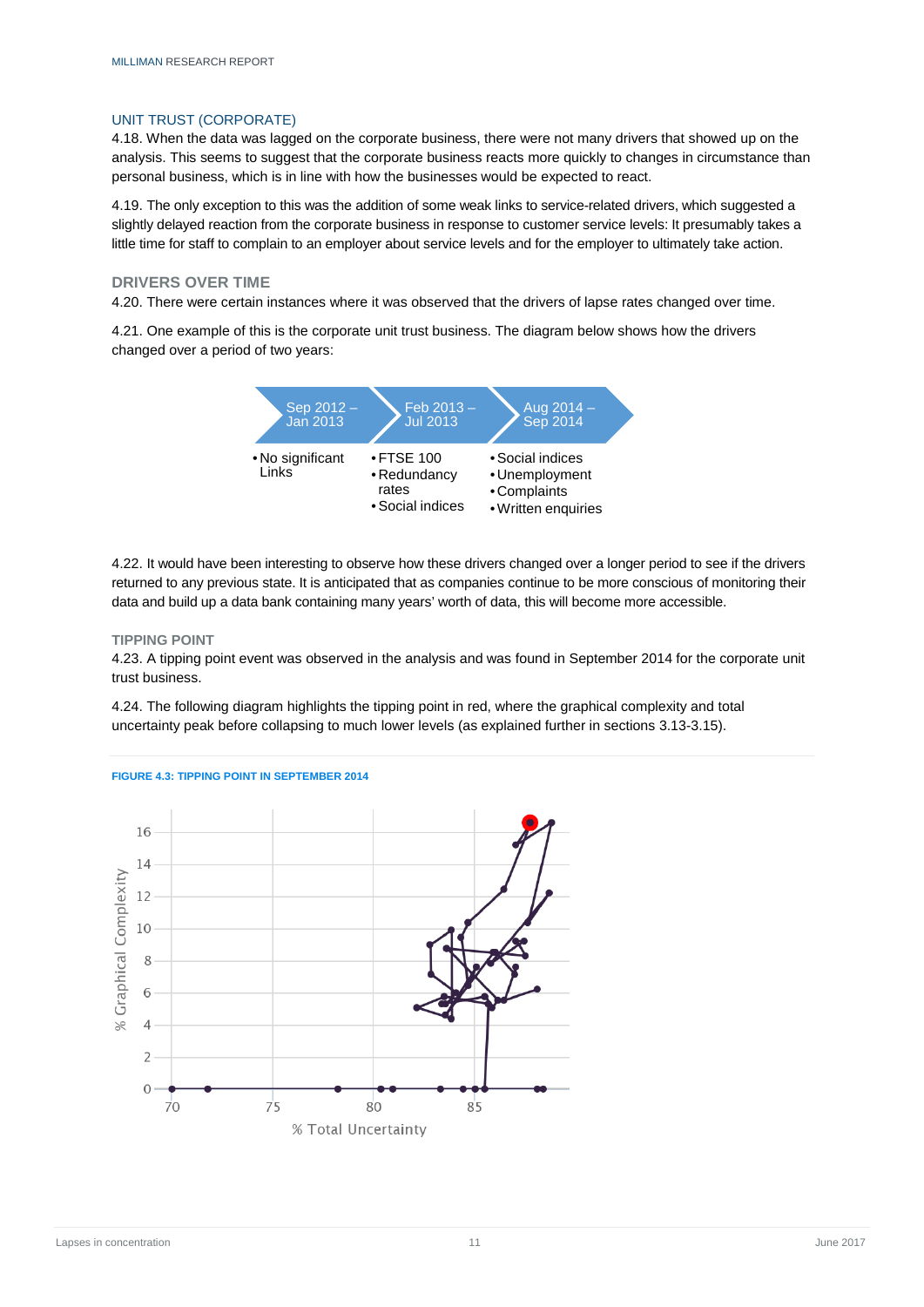4.25. At this point in time, the system showed high levels of uncertainty (meaning that there were high levels of unpredictability in the system) and high levels of complexity (meaning that the system had high potential to collapse). These two factors combined indicated that the system was at risk of reaching a tipping point.

4.26. The notion of a tipping point in September 2014 for the corporate unit trust business is also reinforced by analysing the number of links to lapse rates, as shown in the diagram below:

4.27. A strong peak can be seen in September 2014, and it then disappears the next month.

4.28. One potential reason for this is the fall in global markets in September 2014, often referred to in news outlets as the 'September slump.' Not only would the direct impact be allowed for in the analysis between lapse rates and the market indices analysed, but also the indirect impact on the secondary variables, such as interest rates, unemployment rates and social indices.

#### <span id="page-14-0"></span>**WHAT WE DIDN'T FIND**

4.29. Interestingly, some of the 'traditional' drivers of lapses were not highlighted by our analysis. This is likely to be because of the less traditional type of business that we were investigating and the unique relationship that the client's advisers have with their clients. However, it was still interesting to observe that result.

4.30. Typically, it might be expected that duration in force and inflation would be key drivers of lapse rates. If this was the case, then we would expect to have seen a distinct pattern between these variables in our analysis. However, as you can see from the image below for the personal unit trust business, this was far from the case.



#### **FIGURE 4.5: ANALYSING TRADITIONAL DRIVERS**

4.31. From this graph, it is clear that neither lapse rate nor duration have a strong relationship to inflation—the lines linking them are spread across wide ranges of the axis. For lapse and duration, we can see that for durations below 45 months, there are close to zero lapses. Thereafter, the pattern is more complex: Lapses tend to increase for the period up to 48 months, then reduce to a slightly lower level before rising again in just under 60 months. This suggests that different 'regimes' are influencing behaviours, so the relationship with duration is not entirely straightforward.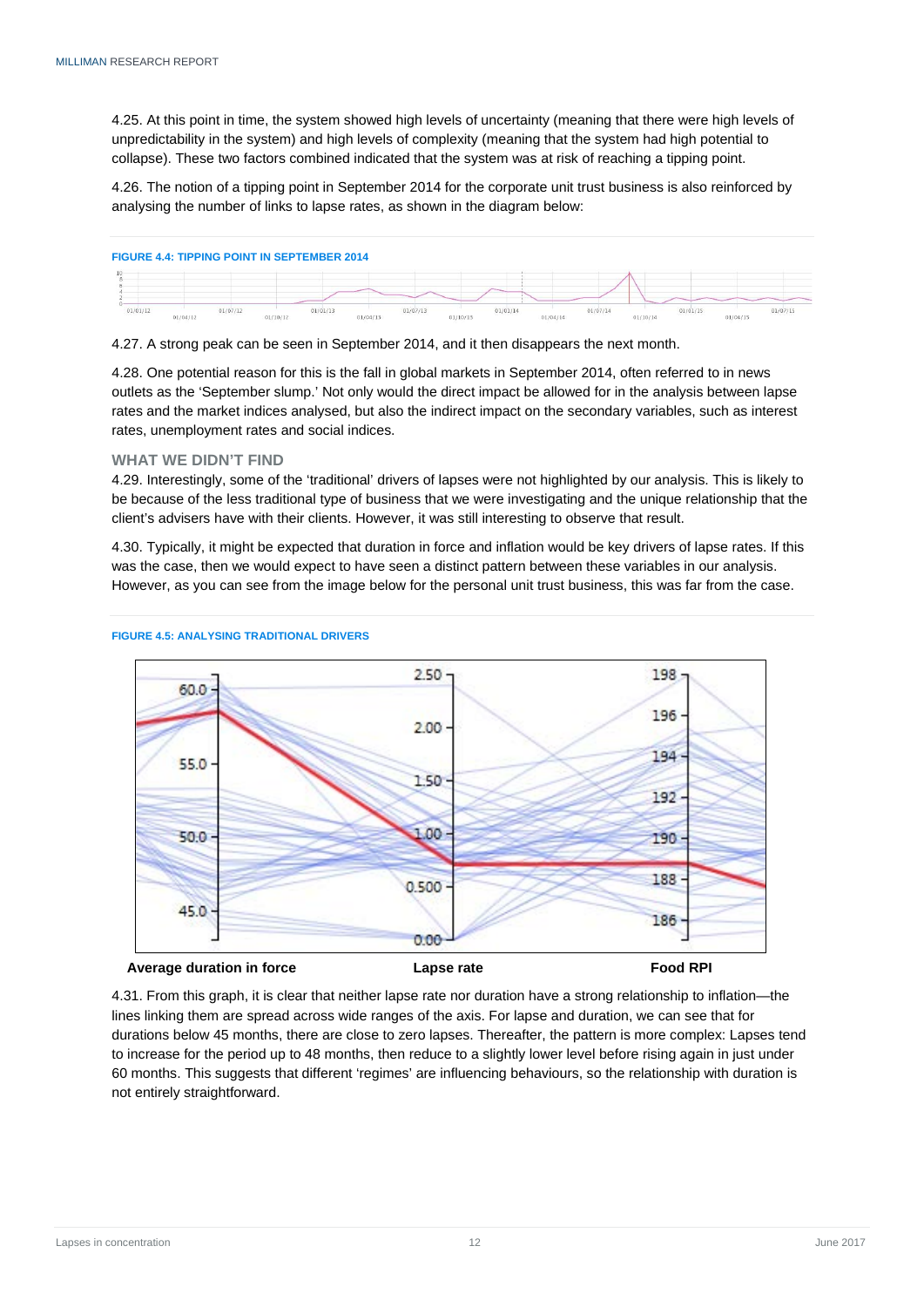# <span id="page-15-0"></span>5. USING THE FINDINGS

5.1. There are many ways in which the client could use the results of the investigations going forward. These include:

- Updating its lapse modelling to reflect its new view on lapse rates based on the results of the research investigation
- Capturing more information about policyholder interactions in a structured way, thereby permitting a more detailed analysis of lapse drivers in future
- Extending the analysis to include additional product types that the client offers
- Prompting the advisers working on the ISA business to develop a better understanding of the policyholder's current personal circumstances, which may help to inform how likely they are to lapse
- Anticipating periods of high lapses based on the current drivers flagged by the analysis and work on customer relationships ahead of these periods
- Amending its product design to be more resistant to the main drivers of lapse rates
- Talking to its advisers about its experiences of policyholders lapsing, and combine this with the mathematical analysis to give a hybrid view on lapses
- Investigating what policyholders did with their lapsed policy to gain additional insight into the policyholder behaviour.

5.2. There are numerous ways in which the analysis could be extended in the future. These include:

- Carrying out investigations into other policyholder behaviours such as customer queries, new business and complaints.
- Lagging the data by other time periods than one or three months. For certain drivers, a longer lag may be more appropriate—for example, a fall in the stock market might cause concern for policyholders, but they might only lapse after six months, when they have seen that the detrimental effect on their policy is not improving. Alternatively, a shorter lag could be considered, such as weekly; however, weekly data would be difficult to obtain for all variables.
- Considering additional drivers in the time series analysis, including drivers which might be more difficult to quantify. Such indicators might be emotive indicators which could include consumer happiness, satisfaction with the product and the public's perception of the company, or could be more market-based such as levels of competition or the market's perception of the company.
- Adding additional companies to the analysis to demonstrate the behaviour in a border range of company types. The client has a somewhat unique distribution model, so analysing a more traditional insurer could add an extra dimension to the analysis.
- Studying alternative product types. It would be interesting to investigate the lapse rates of some non-profit and with-profits products to see if they behave differently to the unit-linked products. Analysing a term assurance product would also add more depth to the analysis, and it would be interesting to compare the behaviour of term assurance customers who would receive no benefit upon lapsing with those of an endowment assurance product who generally receive a surrender value if they lapse.